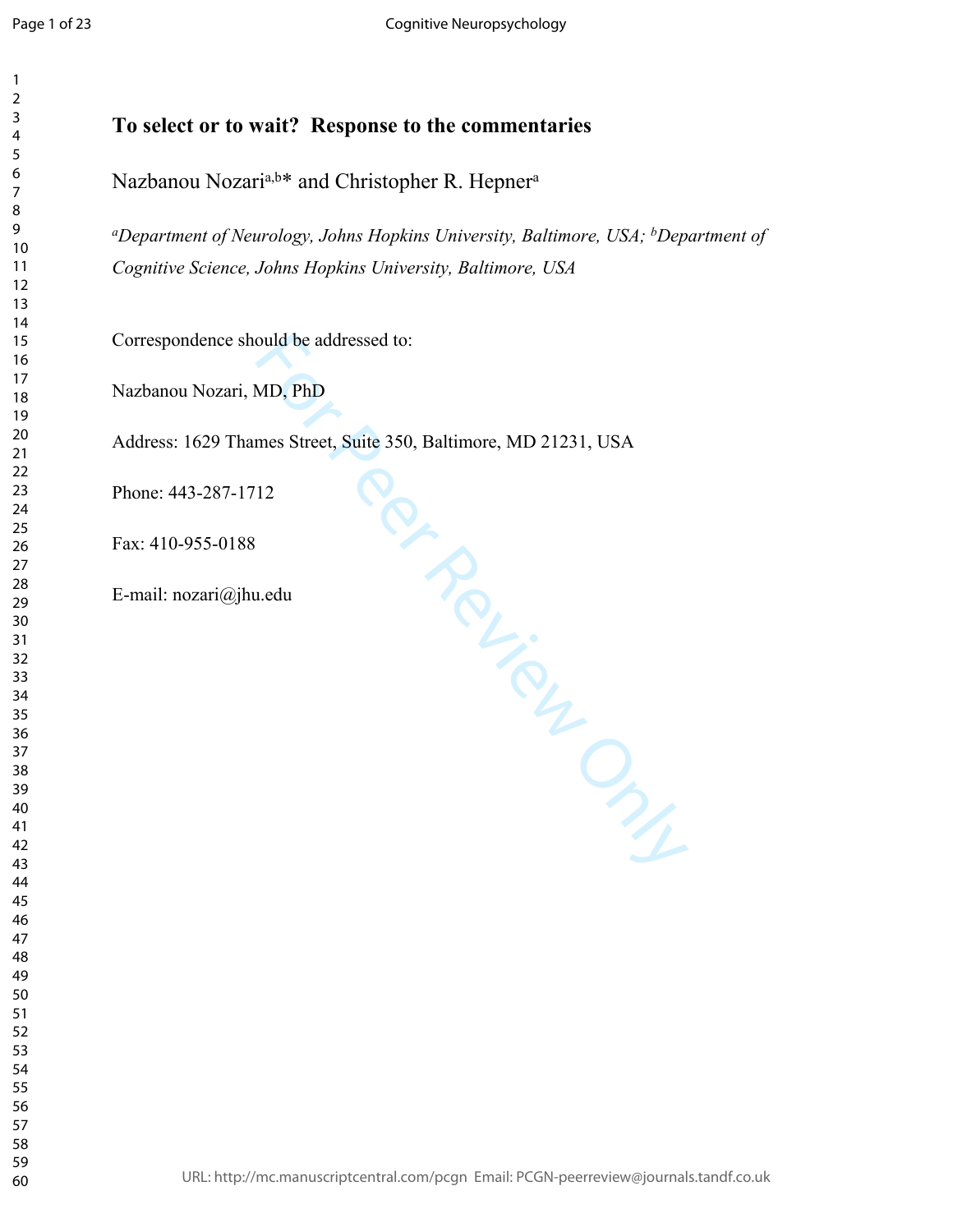# **Abstract**

In Nozari and Hepner (this issue), we proposed a theoretical framework for reconciling two seemingly irreconcilable theories of lexical selection: competitive vs. non-competitive selection. By superposing a decision framework (signal detection theory) onto the distributions of conflict derived from the core dynamics of mapping semantic features to lexical representations, we argued that a flexible selection criterion could accommodate patterns predicted by both competitive and non-competitive models of lexical selection. Five excellent commentaries posed various questions regarding the necessity, applicability, and scope of the proposed framework. This paper addresses those questions.

For Pulling City Keywords: lexical selection, competitive selection, non-competitive selection, signal detection theory, response criterion, criterion setting, language production, monitoring, lateral prefrontal cortex, semantic interference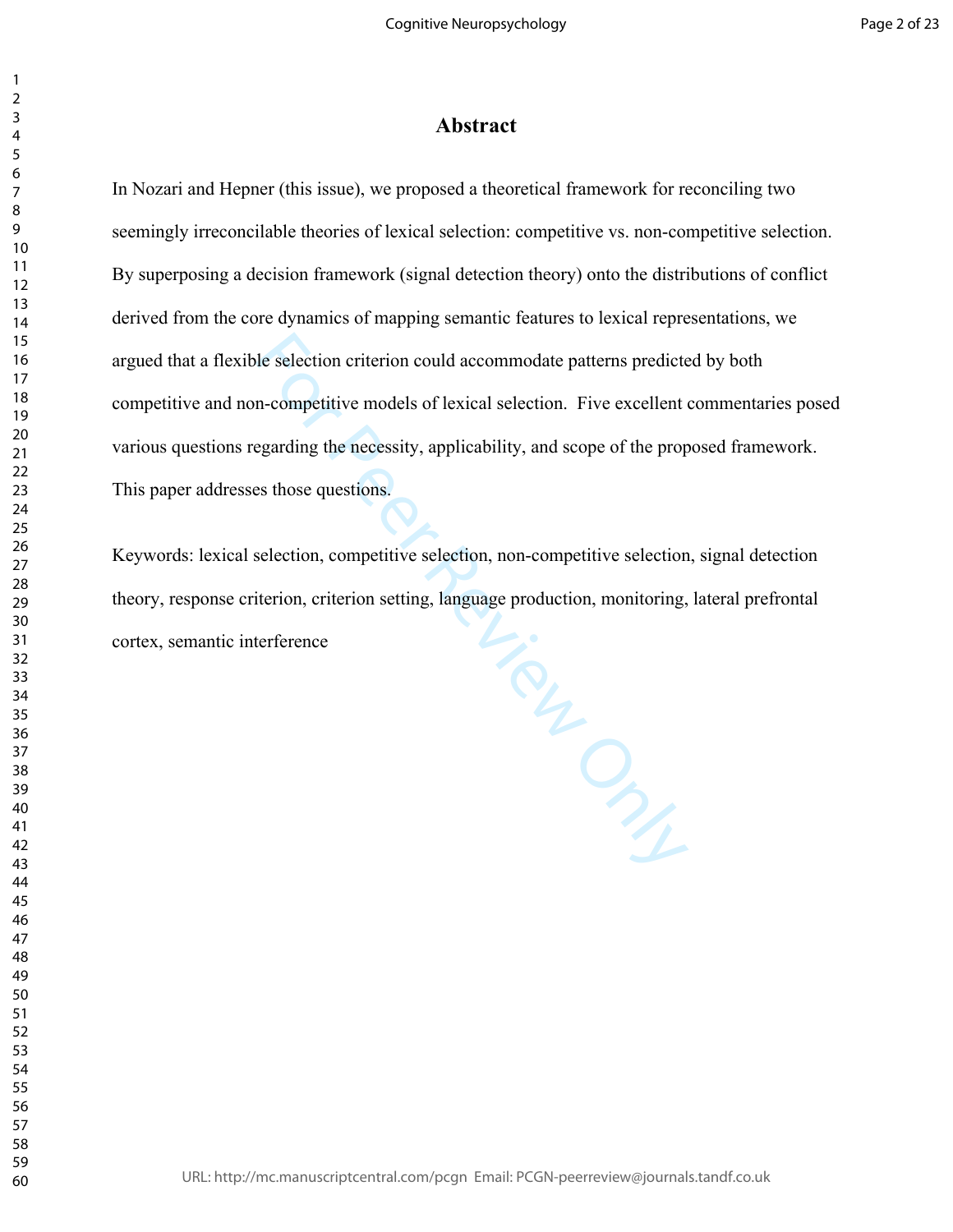$\mathbf{1}$  $\overline{2}$  $\overline{4}$  $\overline{7}$ 

Cognitive Neuropsychology

# **To select or to wait? Response to the commentaries**

In memory of Albert Costa, who always sparked a good debate.

s the word production system as comprising two separate<br>of the internal dynamics of mapping one layer of represer<br>o the *activation* of representations, and b) a model of decis<br>generated by the first system, a process tha In Nozari and Hepner (this issue), we proposed a theoretical framework for reconciling two seemingly irreconcilable theories of lexical selection: competitive vs. non-competitive selection. This approach views the word production system as comprising two separate (but related) models: a) a model of the internal dynamics of mapping one layer of representation to another, a process that leads to the *activation* of representations, and b) a model of decision-making based on the information generated by the first system, a process that leads to *selection* (see Nozari, 2019, for neuropsychological evidence of the separation of activation and selection processes). In our framework, we have deliberately avoided modelling the internal dynamics of production because excellent models of these dynamics already exist (e.g., Foygel & Dell, 2000; Rapp  $\&$ Goldrick, 2000). While we encourage combining them with a model of decision-making, this has not been the purpose of the current proposal. Instead, our goal here has been to show that the dynamics of activation (as implemented by such models) naturally generate information (i.e., conflict) that is useful for decision-making processes in the production system. Examples of such decision-making processes are those which determine when to mark a response as an error (Hanley, Cortis, Budd, & Nozari, 2016; Nozari, Dell, & Schwartz, 2011) or, as Nozari and Hepner (this issue) have argued to be a natural extension, when to delay selection in order to decrease the chance of an error in the first place.

In five insightful commentaries, Anders and Alario (this issue; A&A), Costa (this issue), Mahon and Navarrete (this issue; M&N), Melinger and Abdel Rahman (this issue; M&A), and Oppenheim and Balatsou (this issue; O&B) provided a wide range of comments on the utility,

URL: http://mc.manuscriptcentral.com/pcgn Email: PCGN-peerreview@journals.tandf.co.uk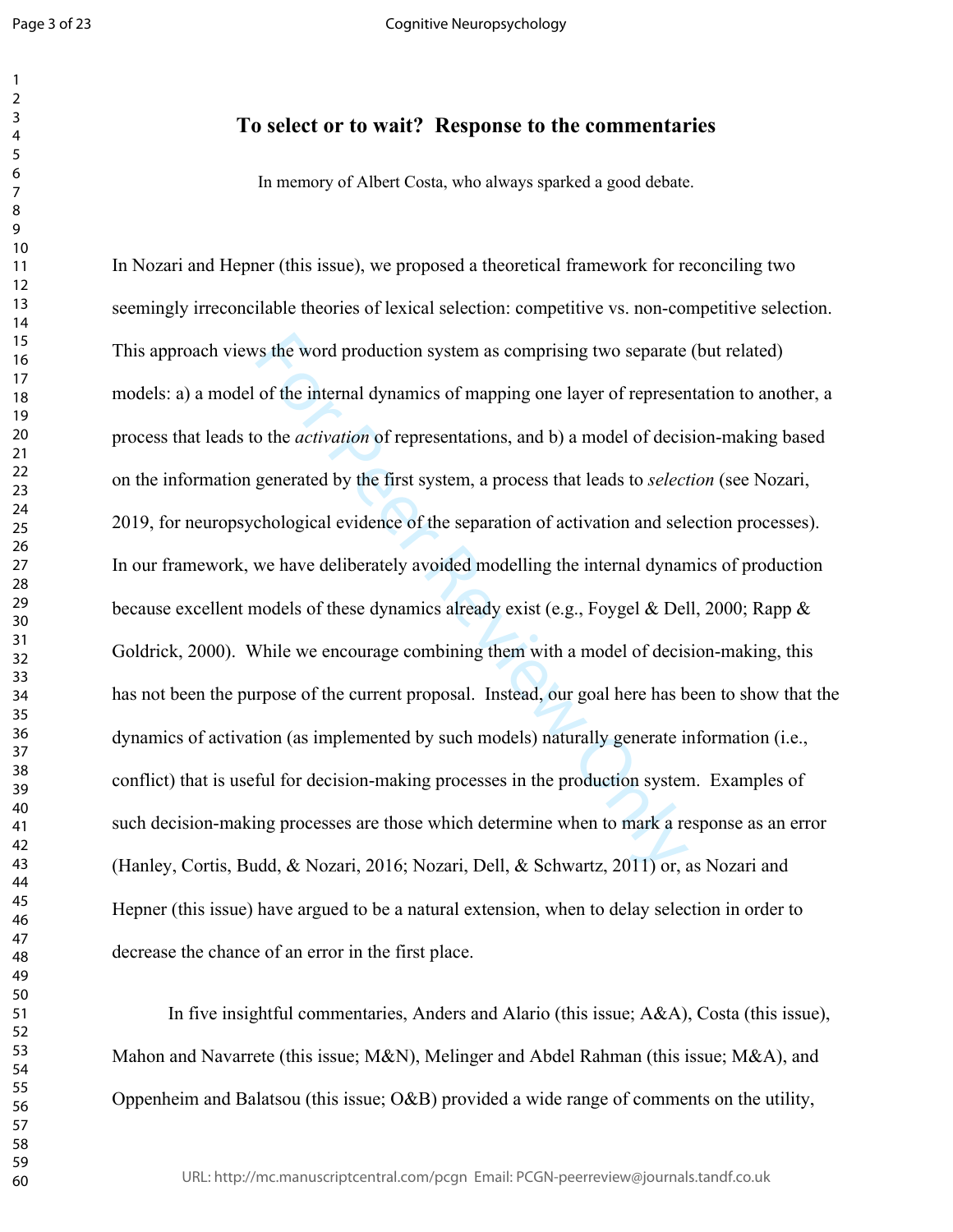$\mathbf{1}$ 

feasibility, and relevance of the framework, as well as suggestions for future applications. In the following two sections, we first tackle the issues of utility and feasibility. Many of the comments by M&A, M&N, and O&B are addressed here. The third section deals specifically with the comments of A&A on the link between evidence accumulation (EA) models and the current proposal. The fourth section addresses the remaining comments. We end by highlighting some of the unanswered questions encouraged by the current framework.

# **Does the proposed framework add anything?**

of the unanswered questions encouraged by the current fra<br> **I framework add anything?**<br>
Intaries (M&A and M&N) questioned the usefulness of the<br>
celty opposite reasons. M&A see the problem of lexical se<br>
the competitive v Two of the commentaries (M&A and M&N) questioned the usefulness of the proposed framework, for exactly opposite reasons. M&A see the problem of lexical selection as already solved in favor of the competitive view, while M&N view competitive selection as altogether illusory, an artifact of specific experimental paradigms. In a recent review of the behavioral, neuroimaging, and EEG evidence of co-activation of multiple representations during production, we evaluated both of these claims (Nozari & Pinet, under review). In keeping with the claims of M&A, the empirical evidence for interference in word production is robust. Paradigm-specific idiosyncrasies cited as creating illusory interference (e.g., Navarrete, Del Prato, Peressotti, & Mahon, 2014) have been addressed with further empirical studies (e.g., Belke, Shao, & Meyer, 2017), and manipulation of semantic distance has shown that closer semantic relationships induce greater interference (Rose, Aristei, Melinger, & Abdel Rahman, 2019). There is, thus, little doubt, given the current state of the empirical evidence, that semantic similarity can, and often does, induce real interference in production.

Robustness of interference, however, does not automatically translate into competitive lexical selection. It has been shown that such interference can in fact be generated by other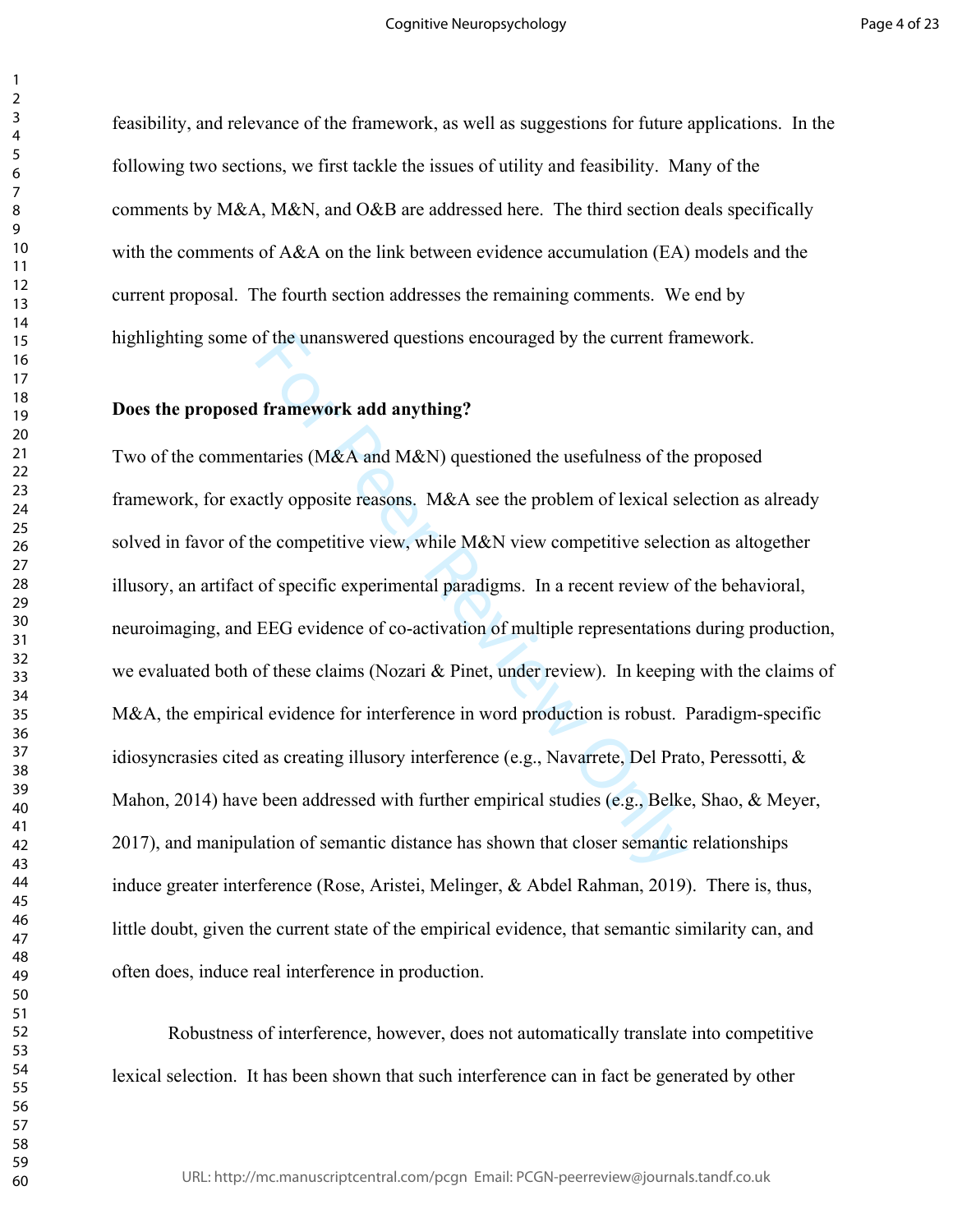### Cognitive Neuropsychology

mechanisms, such as incremental learning (Oppenheim, 2018; Oppenheim, Dell, & Schwartz, 2010), without appealing to competitive selection. Similarly, ERP differences between semantically related and unrelated words during picture naming, which have often been taken as evidence for competitive lexical selection, might find an alternative—and potentially more powerful—explanation in the dynamics of spreading activation (see Nozari & Pinet, under review). It is true that, to date, non-competitive mechanisms like incremental learning have not been applied to findings from the PWI paradigm, whereas such findings can be easily accommodated using a competitive selection mechanism (Roelofs, 2018). How much weight should be given to findings from the PWI paradigm, which entails processes other than those routinely engaged in word production (e.g., reading or auditory processing of a distractor), is currently a topic of debate (see Oppenheim & Balatsou, this issue, vs. Roelofs, 2018).

hat, to date, non-competitive mechanisms like incremental<br>lings from the PWI paradigm, whereas such findings can b<br>g a competitive selection mechanism (Roelofs, 2018). He<br>findings from the PWI paradigm, which entails proce To summarize, empirical evidence of interference arising from a non-strategic process is strong. However, in most cases, this interference can be explained by both competitive and noncompetitive models of lexical selection. There are two ways out of this: 1) To continue adding to the very large body of behavioral and neural evidence, and interpreting them within the existing theoretical frameworks. It seems to us that this approach has reached the limits of its explanatory potential. 2) To entertain the possibility of a framework within which both selection mechanisms are possible. This framework, signal detection theory (SDT), has been immensely successful in testing the predictions of fixed threshold vs. flexible criterion models in a wide range of perceptual and cognitive tasks (see Wixted, in press, for an outstanding review of the history of SDT), and can speak to *why* performance looks competitive in one case and noncompetitive in another. The purpose of Nozari and Hepner (this issue) was to advocate the adoption of this approach for understanding lexical selection.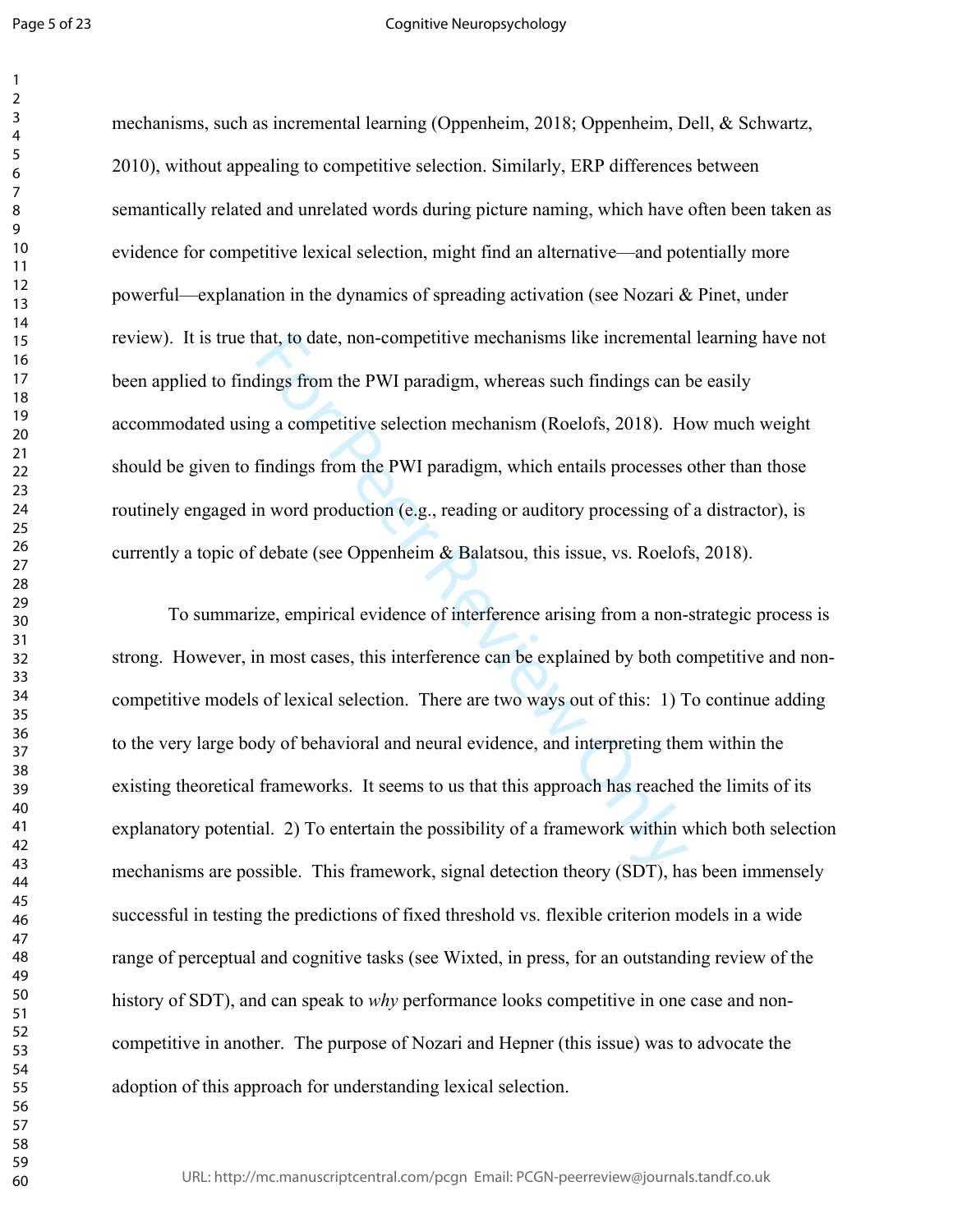### **Does the proposed approach work?**

Two of the commentaries (M&A and A&A) raised concerns about the functionality of the proposed framework. Before we address these concerns, we feel that potential ambiguity relating to our use of the term "task goals" must be resolved. To make things clearer, we will draw a distinction between a *task demand* and a *performance goal*. By *task demand*, we mean the activity that must be performed. Using M&A's example, naming all of the pictures and naming a subset based on a certain rule would constitute activities with different *task demands* (within the same PWI paradigm). By *performance goal*, we mean the prioritization of either speed or accuracy. Thus in M&A's example, there are *two* different task demands (name all of the pictures vs. name a subset) but only *one* performance goal.

st be performed. Using M&A's example, naming all of th<br>sed on a certain rule would constitute activities with differ<br>WI paradigm). By *performance goal*, we mean the prioriti<br>Thus in M&A's example, there are *two* differen Are the *task demand* and the *performance goal* truly separable parameters? Yes. These two factors can be manipulated orthogonally. One could, for example, hold the task constant (e.g., name all of the pictures) while using different instructions to manipulate performance goals ("Respond as quickly as possible." vs. "Make sure you do not make a mistake."). Conversely, one could hold the performance goal constant (prioritize speed) while changing the task (name all of the pictures vs. name only the subset of pictures that matches rule  $X$ ). The criterion would only be expected to change in the latter example, when the *performance goal* changes, and not when the *task demand* changes. In keeping with this prediction, Aristei and Abdel Rahman (2013) did not observe a change in the pattern of performance in their experiment because only the *task demand*, and not the *performance goal*, had changed.

Model fitting provides empirical evidence for the independence of these two parameters. Figure 1a shows data from 60 participants in a recent word typing study by our lab. Participants heard a word and typed it under time pressure without immediate visual feedback. After each

 $\mathbf{1}$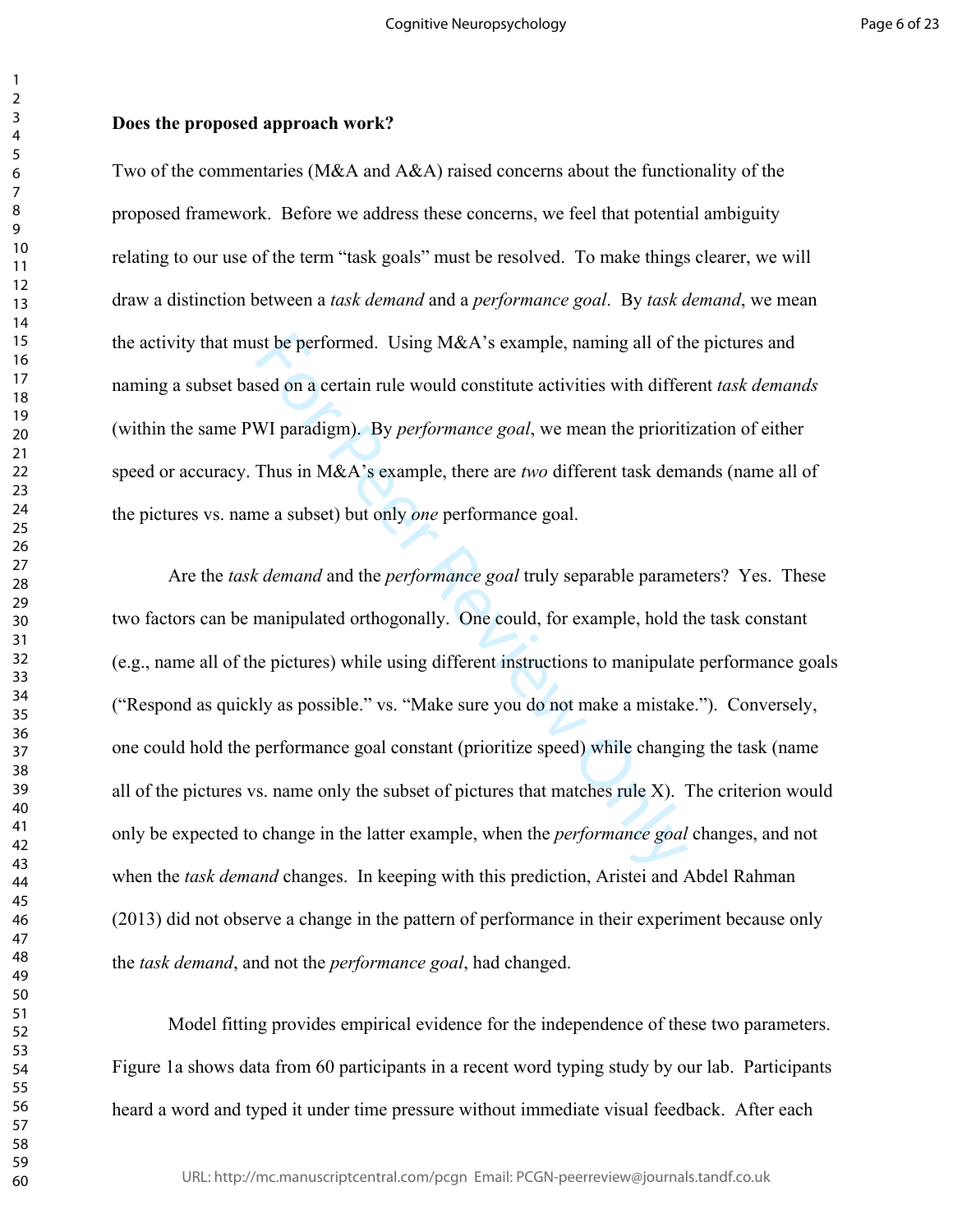#### Cognitive Neuropsychology

al observer"—i.e., one placed at the intersection of the two<br>  $\frac{1}{2}$ ,  $\frac{d}{d}$  and  $c$  can be completely independent from each other<br>  $\frac{1}{2}$  show how this can be the case. Data from two participan<br>
one (Figure 1b) trial, they were asked whether they had made an error or not. A signal detection model was fitted to each individual's data in order to estimate two parameters: *dʹ* and *c*. The *dʹ* parameter indicates the distance between the distributions of conflict for correct and error trials, which is determined by the task demands and the state of the production system. The other parameter, *c*, indicates the position of the criterion (in terms of the number of standard deviations from the criterion of an "ideal observer"—i.e., one placed at the intersection of the two distributions). As shown in the figure,  $d'$  and  $c$  can be completely independent from each other (Pearson's  $r =$ 0.03). Figures 1b-c show how this can be the case. Data from two participants with identical *dʹ* (1.91) are plotted: one (Figure 1b) had a hit rate of 55% and a false alarm rate of 3%, while the other (Figure 1c) had 37% and < 1%. The two participants had set different performance goals, and thus different selection criteria *c*, for themselves: minimizing misses and minimizing false alarms, respectively.



*Figure 1. Separation of dʹ and criterion (c), parameters corresponding to the internal dynamics of the production system and the decision-making framework, respectively. (a) Scatterplot of criterion (c) and dʹ in a sample of 60 participants. (b-c) Schematics of model fitting for two*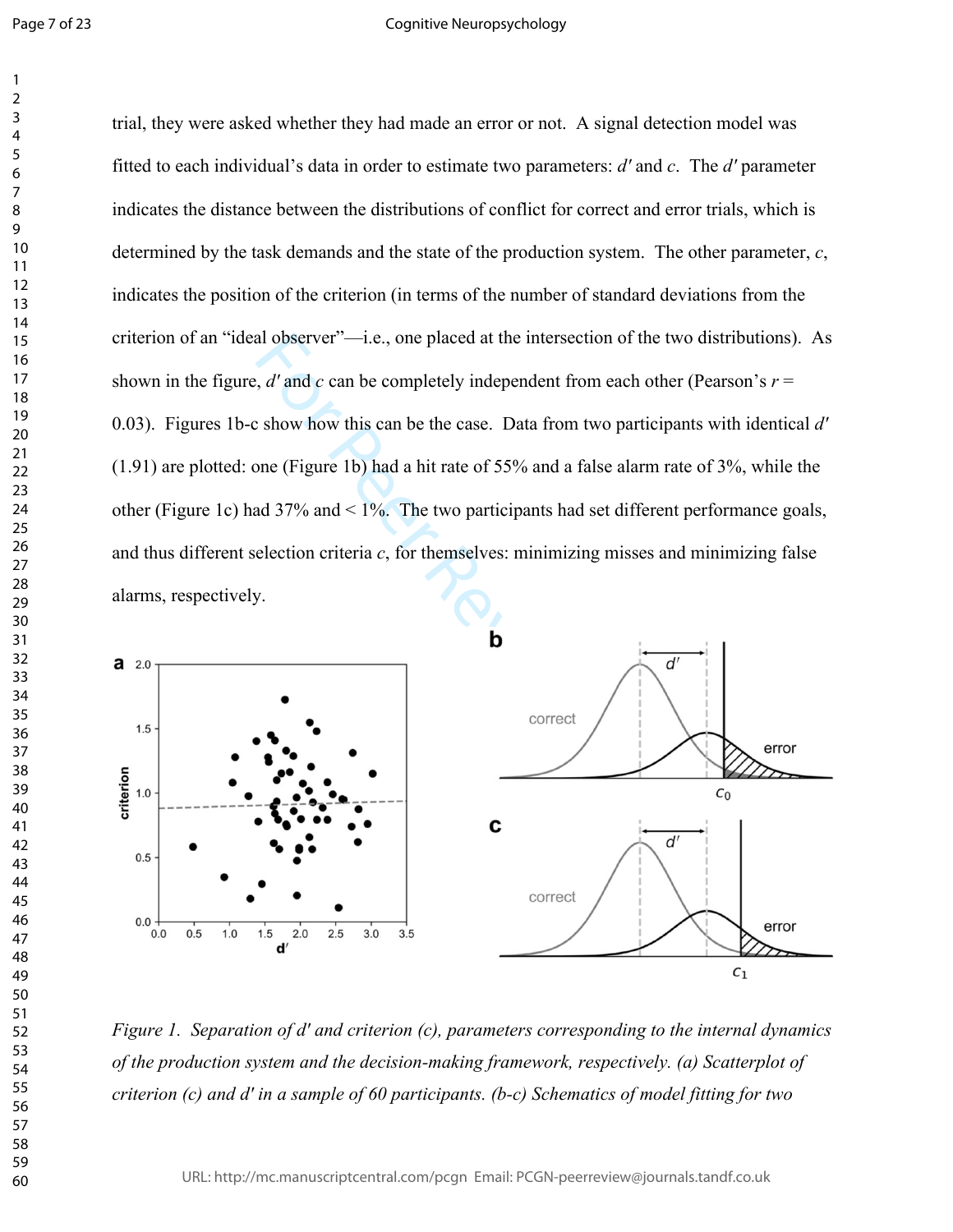*participants from the sample: participants had identical dʹ, but different criteria (see text for details).* 

DDMs), discussed by A&A. In an EA model, the internal<br>are captured by the drift rate, while the point at which a re<br>response boundaries, similar to the selection criterion. Eve<br>he EZ-diffusion model; Wagenmakers, Van Der The example above shows that the parameters indexing the internal dynamics of the production system (*dʹ*) and the placement of the criterion ( *c*) are theoretically and empirically separable. This is also true of the analogous parameters in the EA models, including Drift Diffusion Models (DDMs), discussed by A&A. In an EA model, the internal dynamics of the production system are captured by the drift rate, while the point at which a response is made is determined by the response boundaries, similar to the selection criterion. Even simpler versions of the DDM (e.g., the EZ-diffusion model; Wagenmakers, Van Der Maas, & Grasman, 2007), which reduce the number of parameters by making simplifying assumptions, still retain these two parameters as separate (see Nozari  $\&$  Dell, 2009, for an application of this model). This is not to imply that the two parameters never covary. When performance goals must be maintained despite changing task demands that cause a decrease in *dʹ* (reflecting closer distributions of conflict), a shift in the criterion towards a more conservative value is expected (see Figure 2 in Nozari & Hepner, this issue). To the degree the decrease in *dʹ* due to the changing task demands and the adjustment of the criterion to adhere to certain performance standards are similar across participants, a correlation between *dʹ* and *c* is expected (see Anders, Riès, van Maanen, & Alario, 2015, for a similar finding using a Shifted Wald model). Similarly, cases in which the criterion is pushed to an extreme (e.g., by instructions that strongly stress speed) could reduce drift rates in EAs (e.g., Starns, Ratcliff, & McKoon, 2012). The key point, however, is that the two parameters represent conceptually and empirically separable processes and are by no means redundant.

 $\mathbf{1}$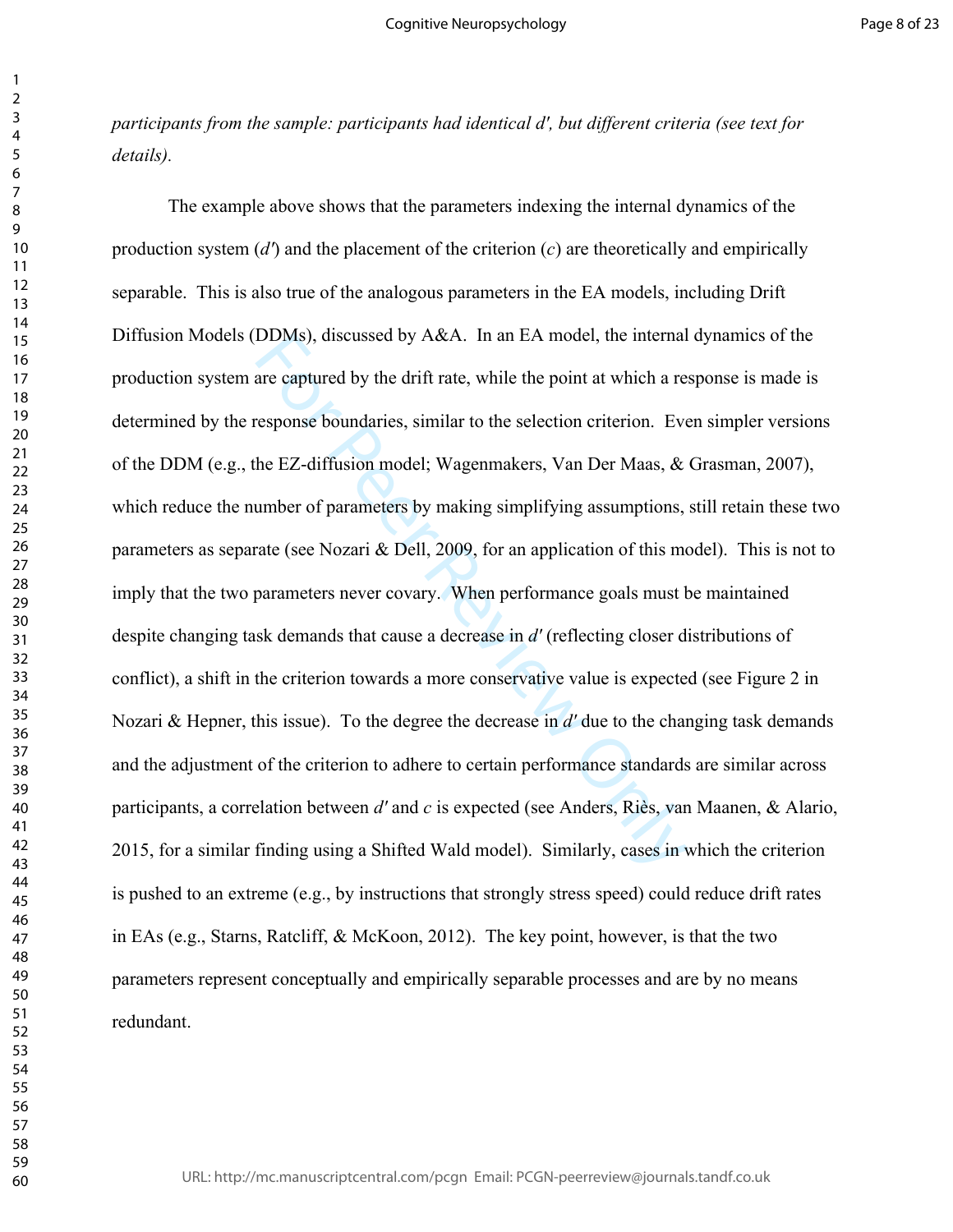### $\overline{2}$  $\overline{7}$

# **The link to EA models**

The application of SDT and EA models to word production indeed shares a common goal: both models highlight the importance of viewing word production as a goal-oriented task with a decision-making component (see Nozari, 2018, for elaboration of this view). However, A&A go further to claim that our proposed approach "reduce[s] [neural network model] components to a framework of accumulation (of inverse conflict)", and that DDMs will emerge as superior models because they are "a standard above current fitting procedures". This section evaluates these claims.

mulation (of inverse conflict)", and that DDMs will emerg<br>vy are "a standard above current fitting procedures". This :<br>the purpose of the proposed framework has been to demon<br>g theories (competitive vs. non-competitive sel Recall that the purpose of the proposed framework has been to demonstrate that two seemingly opposing theories (competitive vs. non-competitive selection) can be accommodated within a unified model. This claim does not itself require data fitting. The next step is to determine which model is the correct model of word production: purely competitive, purely noncompetitive, or a hybrid (the current proposal). This is what must be verified with empirical data. The current framework makes it clear that the key issue is whether there is a fixed threshold or a flexible criterion. With regard to model fitting, neither EA nor SDT models are immune to the challenges inherent in working with production data (e.g., dealing with omissions). Those challenges aside, both DDMs and SDT models can be fitted to individual data (see example above), can discriminated between fixed threshold and flexible criterion models, and can model trial-by-trial shifts of the criterion (e.g., Brown & Steyvers, 2005). There are thus no inherent shortcomings in the SDT framework as far as model fitting is concerned. In light of this, we will compare the suitability of the EA models advocated by A&A over the current proposal for the purpose at hand.

EA and SDT are closely related frameworks for modelling decision-making behavior, but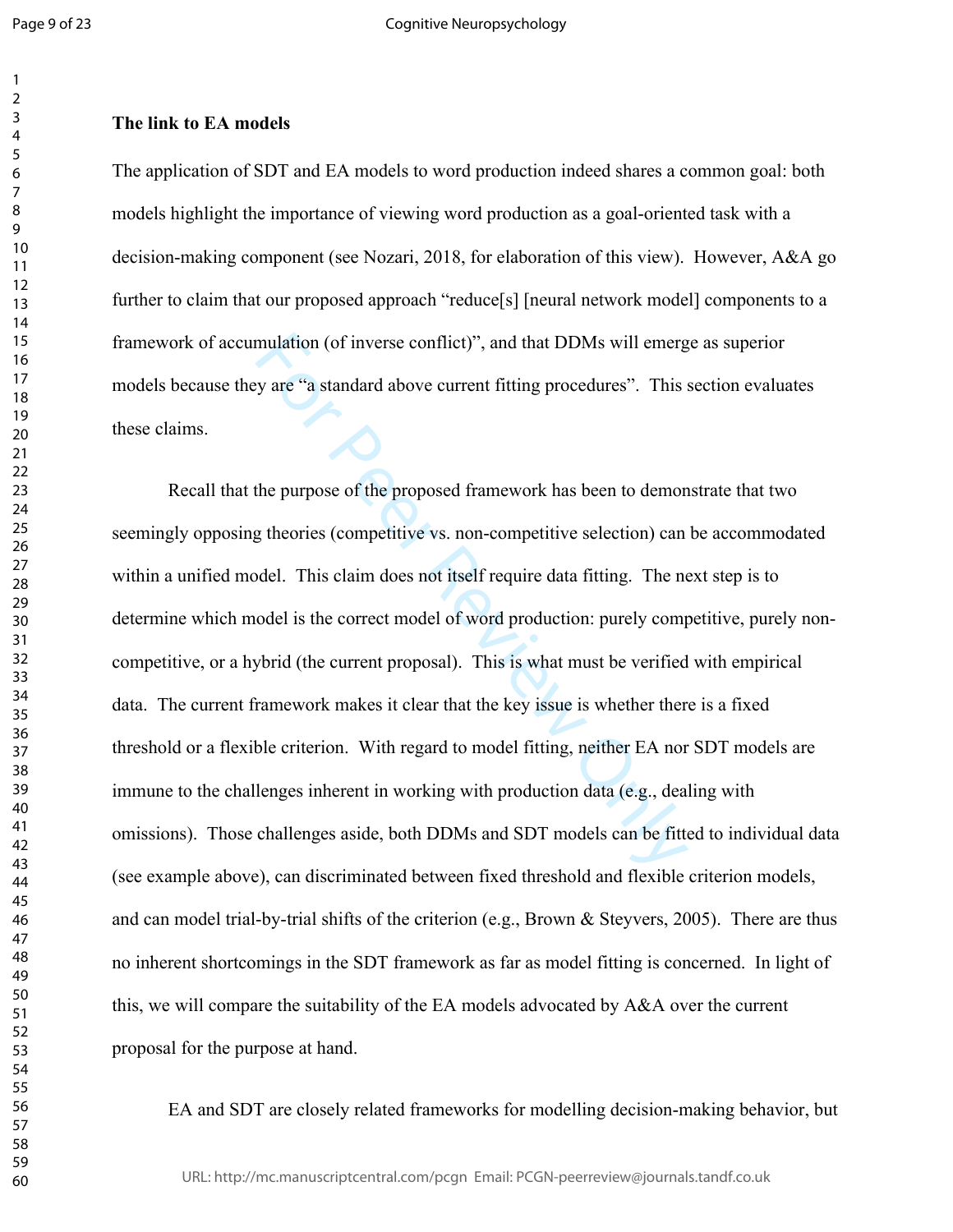$\mathbf{1}$ 

they have one prominent difference. The former models the process of evidence accumulation and decision-making from stimulus presentation to response generation, whereas the latter explains decision-making on a slice of data from a particular point in time. In other words, SDT is agnostic to the processes before the point at which a decision is made. Each framework has had success in explaining certain kinds of behavior. EA models have been very successful in modelling RTs in forced-choice tasks with rapid stimulus-response mapping (Ratcliff, Smith, Brown, & McKoon, 2016), while SDT models have been very successful in modelling memory and metacognitive judgments (e.g., Wixted, 2007). The suitability of the model thus depends on the area in which it is applied. Which one would be more useful in the context of word production?

orced-choice tasks with rapid stimulus-response mapping is<br>
1, 2016), while SDT models have been very successful in r<br>
ijudgments (e.g., Wixted, 2007). The suitability of the mod<br>
is applied. Which one would be more useful If we agree that the purpose of modelling is to understand the underlying cognitive processes, it follows that a good model is a model that (a) has parameters that can be clearly linked to cognitive processes, and (b) captures the complex patterns in the data with as few parameters as possible (almost any model can capture almost any data pattern if enough parameters are added, resulting in overfitting). A neural network model (NNM) like Dell, Schwartz, Martin, Saffran, and Gagnon (1997) is an example of a useful cognitive model because it reduces the complex, nonlinear process of mapping meaning to sound to two cognitively meaningful parameters, corresponding to the strengths of semantic-to-lexical and lexical-to-phonological mappings. By contrast, EA models often have many more parameters. Ratcliff's original (1978) model had seven parameters, and some variations have more. More importantly, the interpretability of these parameters depends on the complexity of the task. As Ratcliff et al. (2016) aptly put it, the scope of most EA models is limited to modelling decisions that are "made rapidly and at a low level cognitively" (p. 260). It is possible to extend these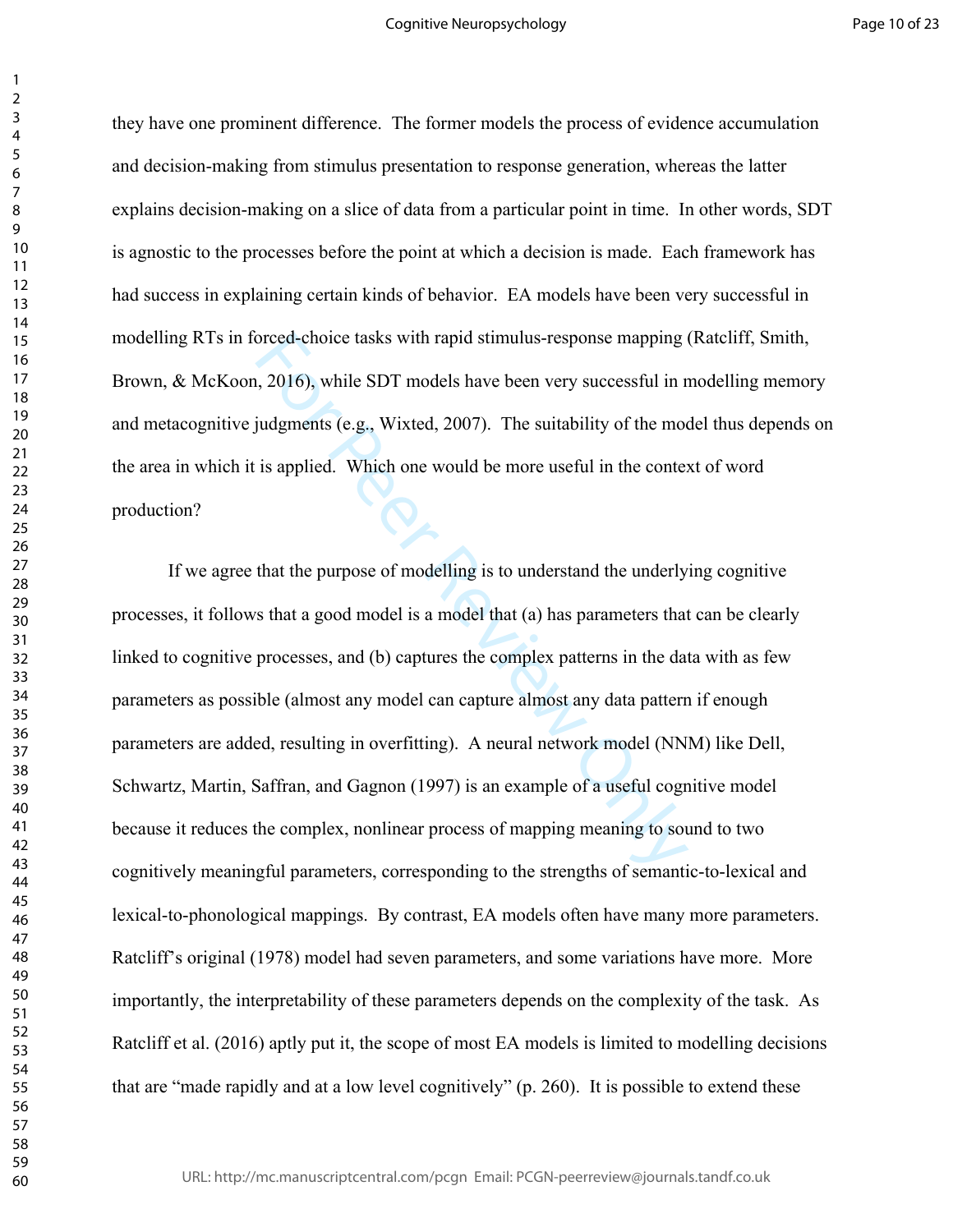### Cognitive Neuropsychology

models to more complex tasks successfully, but this requires merging them with other types of models like NNMs (e.g., the LCA model; Usher & McClelland, 2001).

for a review of the evidence for these). An EA model must<br>ne RTs in a meaningful way. This is a problem that does n<br>judgments usually modelled using EA (Ratcliff et al., 201<br>ay be valid for forced-choice tasks in simple se When simple EA models are applied to cognitively complex processes like word production, non-trivial problems arise. The RT on each production trial is the product of a complex, non-linear process in a system with cascading and interactivity (see Dell, Nozari, & Oppenheim, 2014, for a review of the evidence for these). An EA model must unpack all of this information from the RTs in a meaningful way. This is a problem that does not exist for the type of quick, low-level judgments usually modelled using EA (Ratcliff et al., 2016). In addition, assumptions that may be valid for forced-choice tasks in simple serial systems, like positing a "non-decision" component which is independent of the "decision" components, are questionable for a complex non-serial process like word production. For example, EA models of word production have included motor processing in the "non-decision" time after a word has been selected (e.g., Anders et al., 2015; Anders, Riès, van Maanen, & Alario, 2017). However, Baese-Berk and Goldrick (2009) found longer voice onset times for the initial consonants of words that had a minimal pair with a voiced initial consonant, showing that articulatory-motor processes are not independent of the prior stages of processing.

These and similar problems lead to results which are sometimes sharply at odds with other types of models (e.g., NNMs). For example, the finding of *higher* accumulation rates in individuals with brain damage compared to healthy controls (Anders et al., 2017) is the opposite of what NNMs of damaged systems predict (e.g., Dell et al., 1997; Dell, Schwartz, Nozari, Faseyitan, & Branch Coslett, 2013; Nozari & Dell, 2013). If we accept, based on their ability to fit RTs, that EA models are superior to other model types, we must also accept that damaged systems transmit information *faster*. This would in turn require an entirely new cognitive theory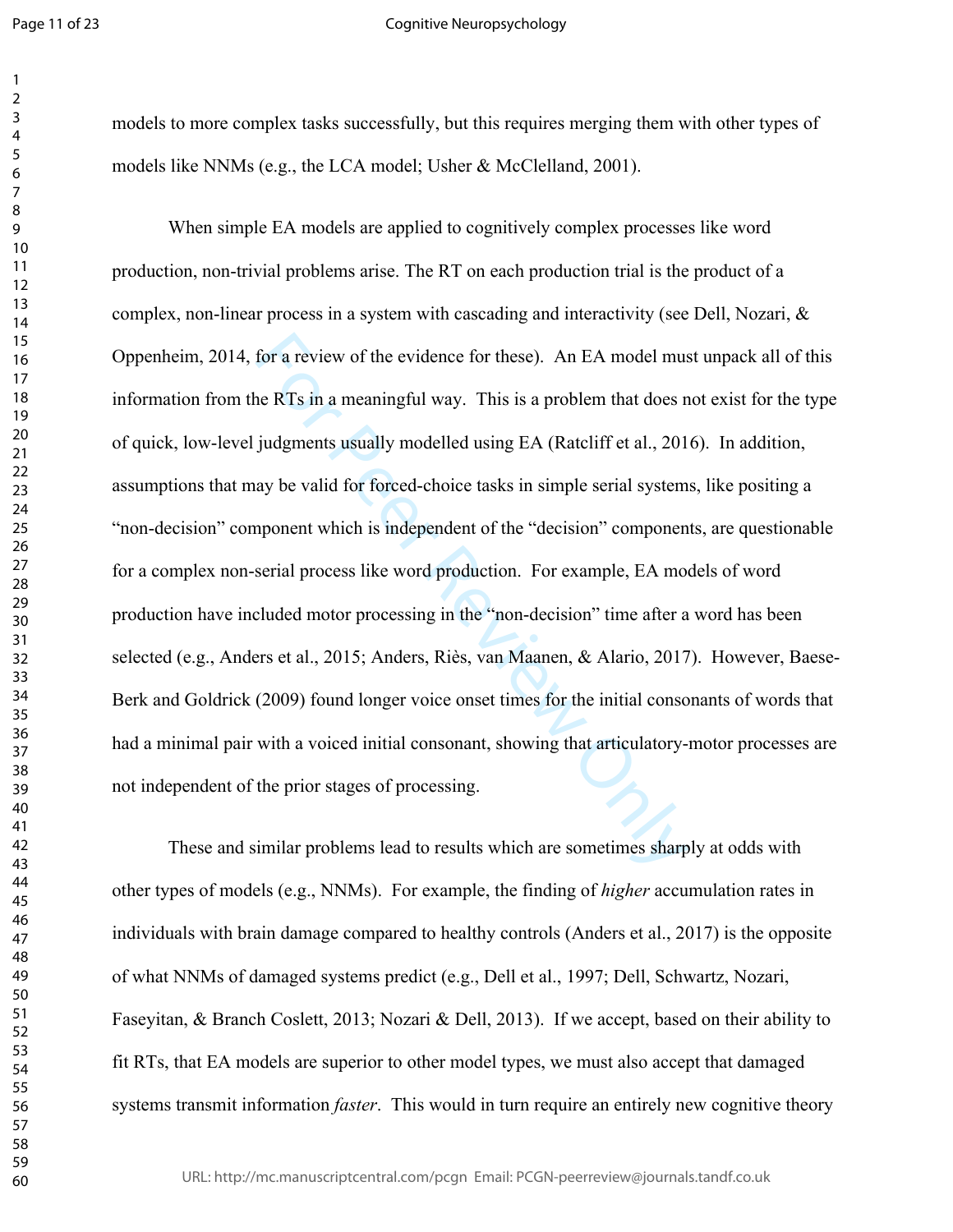of damage that, in addition to the new findings, would also account for all of the data that was compatible with the exact opposite theoretical perspective. More broadly, EA models succeed in fitting the data because they have many parameters, some of which (like those relating to variability across trials) naturally allow the models to accommodate a wide range of patterns in the data. However, the solutions obtained in this way are not necessarily unique. As discussed extensively in this literature, the same empirical pattern can often be explained in more than one way. For example, the relative speeds of correct and error trials could be explained in terms of assumptions about variability across trials, but they could also be explained by collapsing bounds (see Ratcliff et al., 2016, and references therein). These models are thus by no means immune to model mimicry.

literature, the same empirical pattern can often be explaine<br>the relative speeds of correct and error trials could be exp<br>variability across trials, but they could also be explained b<br>2016, and references therein). These m In short, EA models do fit the entire distribution of RTs, but this may not be desirable in this case. Production RTs mark the end of a multi-stage process in a non-linear system with both cascading and interactivity, but the goal is to understand something about the middle of this process, i.e., lexical selection. By proposing that SDT be combined with the output of models that more appropriately capture the process of semantic to lexical mapping, we have attempted to avoid the above-mentioned problems. It is important to note that we do not mean to imply that EA models have no place in word production. However, it would be incorrect to claim that they are superior to other models because of the fit they provide to RT distributions.

### **Remaining comments**

In this section, we discuss three remaining comments, relating to issues that we believe are critical for the correct application of the proposed framework—specifically, its scope and limitations.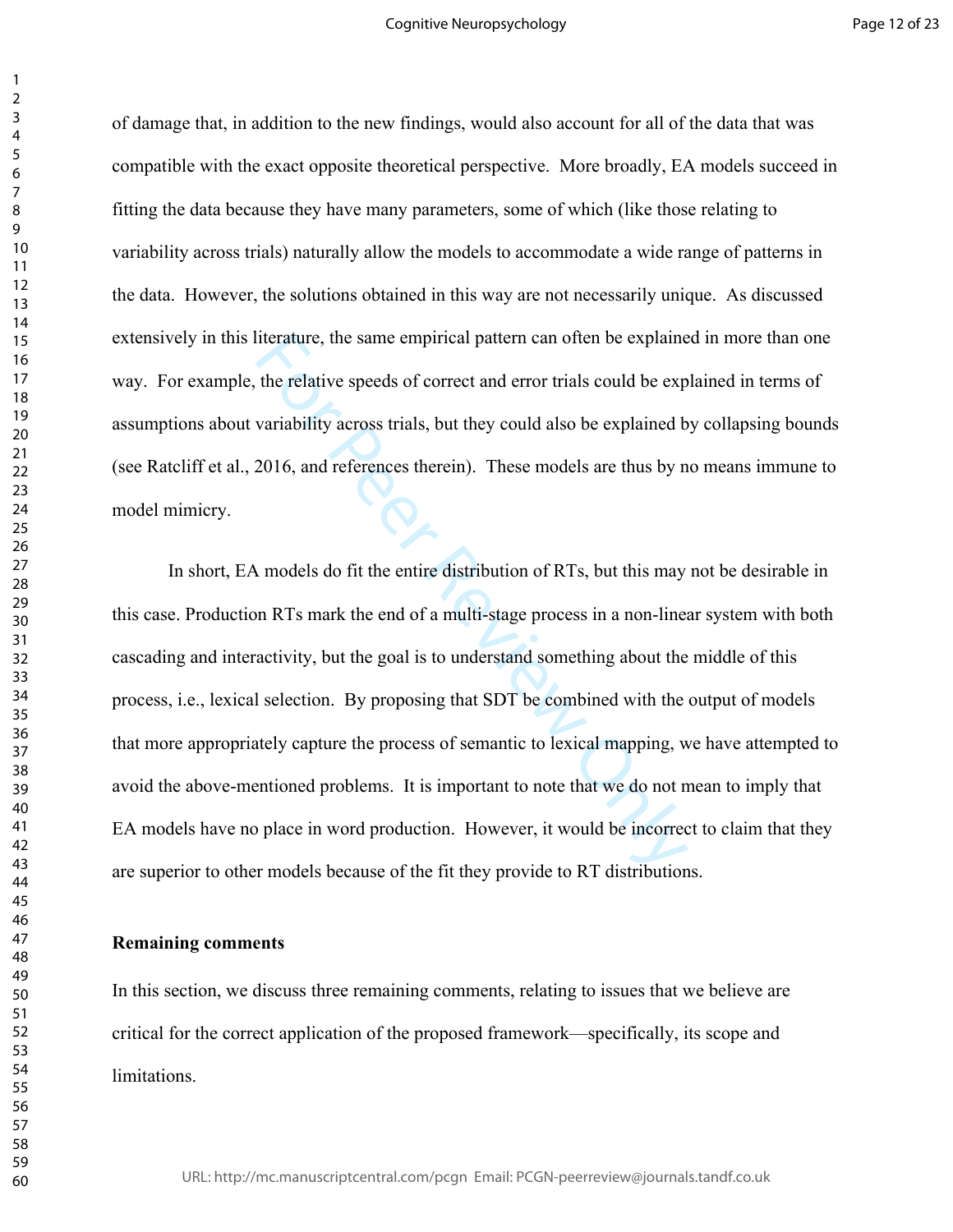### Cognitive Neuropsychology

replace specialized cognitive models designed to capture<br>mapping. Indeed, when seeking to understand the differe<br>fferent materials/demands, these dynamics should be the f<br>ng motivation for this approach comes from studies *1) The scope of a decision-making framework.* We continue to emphasize that the dynamics of spreading activation in a semantic-lexical space are a big part of lexical retrieval. These reflect the speaker's knowledge structure; i.e., which features connect to each other to form a concept, which concepts are linked to each other through their features, which lexical items are linked to which features and to each other, etc. No generalized decision-making framework, including SDT, can or should replace specialized cognitive models designed to capture the dynamics of semantic-to-lexical mapping. Indeed, when seeking to understand the differences in behavior across tasks with different materials/demands, these dynamics should be the first line of investigation. Strong motivation for this approach comes from studies of concept processing, which have shown that the pattern of neural activity for a concept differs depending on task demands and context (e.g., Hargreaves, White, Pexman, Pittman, & Goodyear, 2012; Musz & Thompson-Schill, 2015). It is thus quite reasonable, for example, to expect verbs and nouns to be activated differently depending on which one must be produced in a task (M&N). There is, however, a longstanding tradition of separating language processing from other goal-oriented tasks. Current models of word production that include syntactic processing do not treat task demands as a key factor in shaping the activation in semantic-lexical space. They assume that nouns and verbs are activated equally up to the point at which selection occurs (Gordon  $\&$  Dell, 2003). We suggest that this assumption may need to be revisited in the light of the evidence that task demands introduce early constraints on processing often way before decision points.

The scope of a decision-making framework, in contrast, is limited to explaining how selection decisions are optimized based on performance goals (i.e., prioritizing either speed or accuracy). For example, explaining a change from producing lots of quick commission errors to lots of omission errors in the same picture naming task within the same individual with aphasia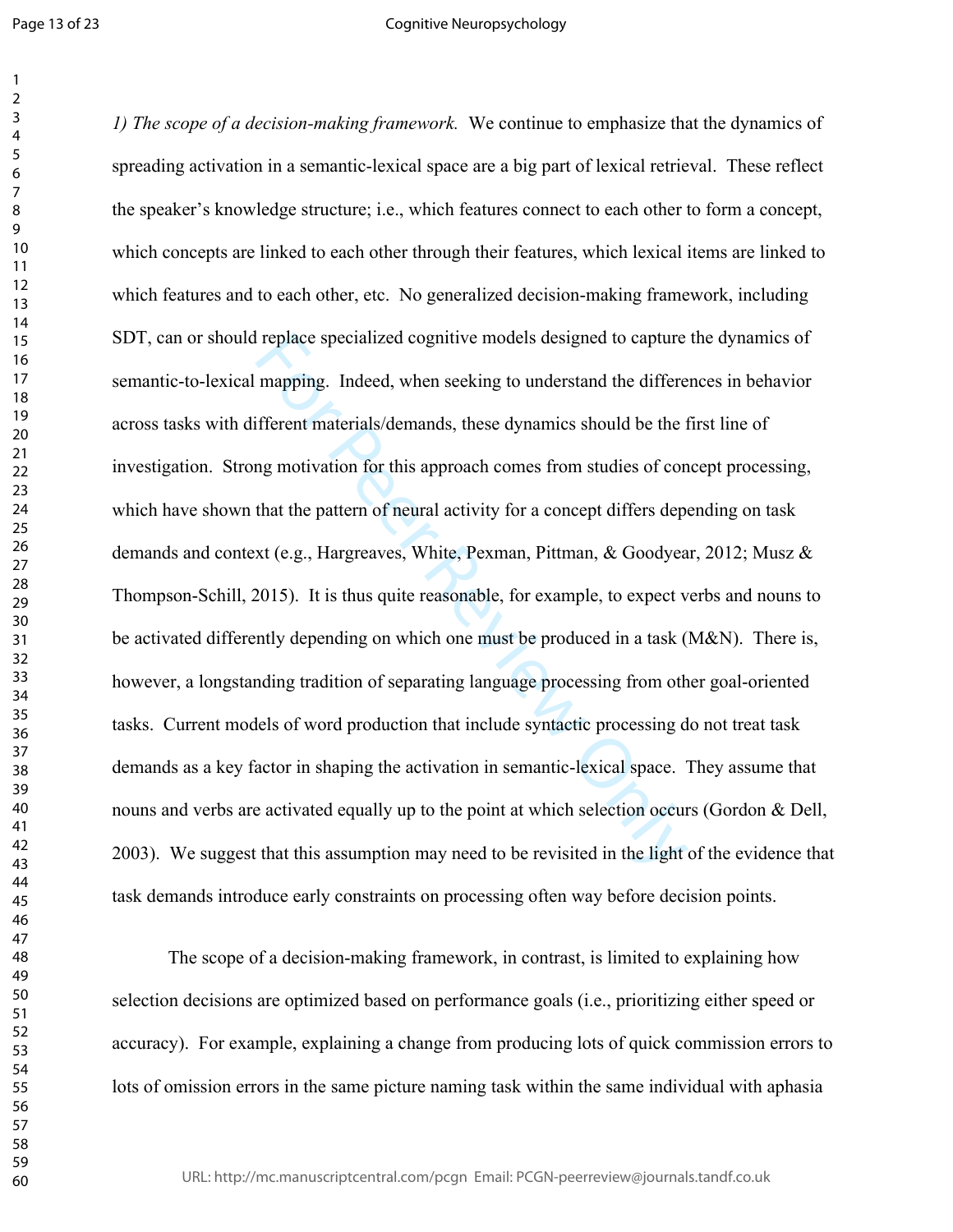$\mathbf{1}$ 

would fall within the scope of such a framework. Similarly, two individuals with aphasia who produce lots of omission vs. commission errors in the same task may have differences in their decision-making criteria. On the other hand, explaining why the same individual responds better to verb primes than noun primes in a picture naming task, or why some individuals are better helped by noun vs. verb primes, is not a question for a decision-making model. As a rule of thumb, decision-making models apply when different patterns of performance must be explained *within the same task*. Appealing to these models to explain differences in performance between two different tasks would add a useless parameter with little or no explanatory power, and we discourage the use of the framework in this way.

king models apply when different patterns of performance<br>
k. Appealing to these models to explain differences in per<br>
would add a useless parameter with little or no explanator<br>
of the framework in this way.<br>
lict. M&A mai *2) Measure of conflict.* M&A maintain that conflict measures derived from one vs. many competitors should behave differently. Our computational simulations (Nozari et al., 2011) do not support this claim. The reason is that co-activation in a large semantic cohort results in both higher activation of the closest competitor and higher total activation across all competitors. Both one- and many-competitor measures of conflict would thus be similarly affected, with the simpler measures being less affected by noise. We emphasize that our proposed framework is not committed to a specific measure of conflict. Any measure that has a consistently higher value when co-activated items have closer activation levels would work (but see Nozari, under review, for a criticism of one commonly used measure of conflict, Hopfield energy, which does not meet this criterion). We believe that our position is actually aligned with recent findings from M&A's group showing that the difference in activation levels, not the number of activated representations, is the determining factor in competition (Rose et al., 2019).

*3) Criterion flexibility.* M&N criticized the proposal for underestimating how flexible the criterion would need to be. While the example they cited is not the right one (for reasons

URL: http://mc.manuscriptcentral.com/pcgn Email: PCGN-peerreview@journals.tandf.co.uk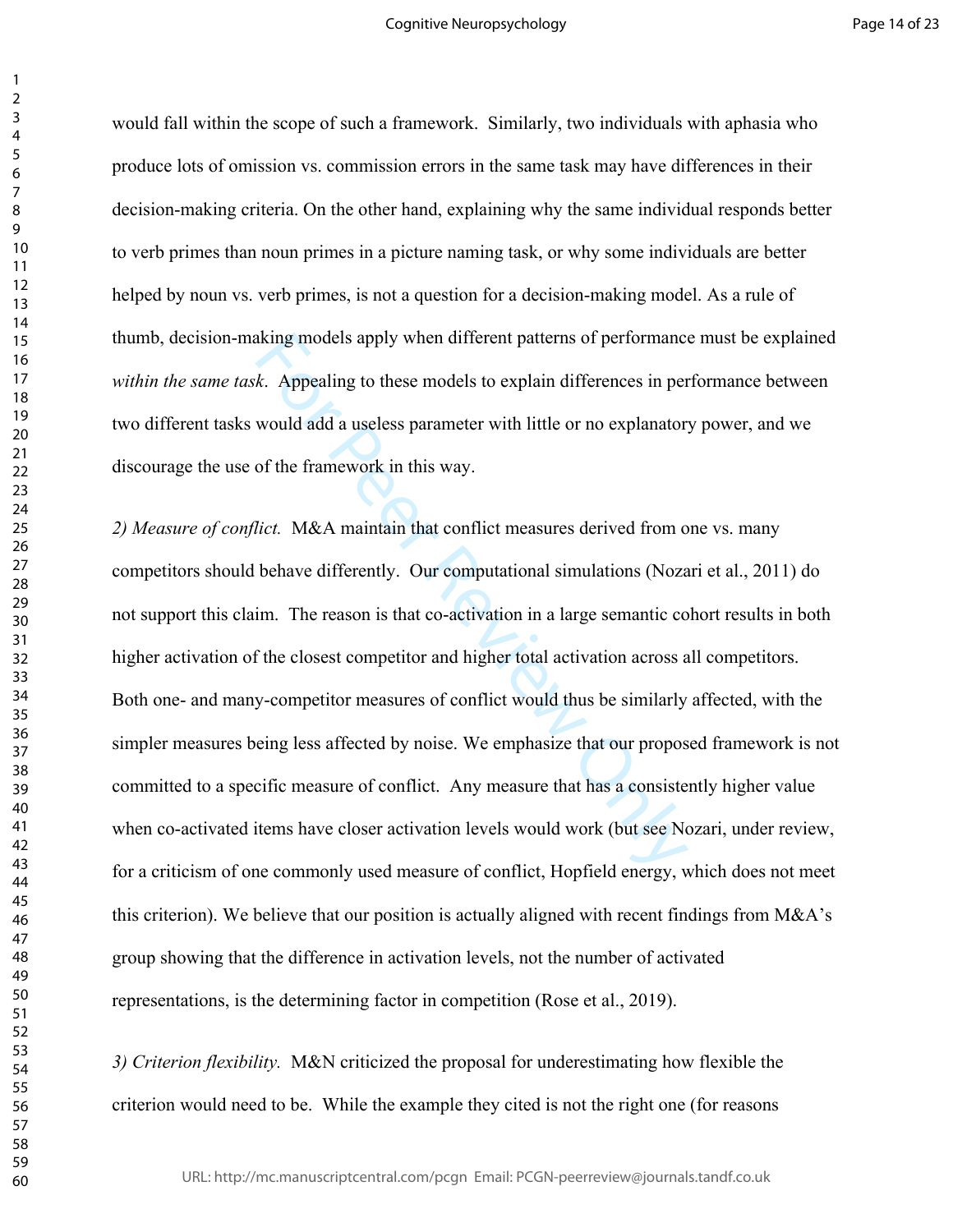### Cognitive Neuropsychology

described in the first point above), they are correct in stating that a criterion may change from trial to trial. Indeed, if language production is subject to the same kind of decision-making process as other cognitive systems like visual processing and memory, as both we and others have argued (Anders et al., 2015, 2017; Nozari, 2018; Nozari & Hepner, this issue), the selection criterion is highly likely to vary from trial to trial (e.g., Benjamin, Diaz,  $\&$  Wee, 2009). These adjustments would be perfectly compatible with an incremental learning process, examples of which have been found in other production processes (e.g., Breining, Nozari, & Rapp, 2018; Oppenheim et al., 2010; Warker & Dell, 2006).

# **Conclusions and outstanding questions**

be perfectly compatible with an incremental learning processed (e.g., Breining, Nozari, 2010; Warker & Dell, 2006).<br> **Example 12.1006**<br> **Example 12.1006**<br> **Example 12.1006**<br> **Example 12.1006**<br> **Example 12.1006**<br> **Example 1** Current behavioral data suggest that similarity-induced interference in picture naming is more than an illusion. The corresponding neural data show that the production system is indeed sensitive to the co-activation of similar representations. Neither of these findings, however, provides conclusive evidence for competitive selection models. We suggest investigating whether a system with a flexible criterion, which has been shown to provide a better explanation for performance in other cognitive domains, could also be more successful in explaining selection in word production. By no means does this imply that current models of word production should be replaced with a decision-making model. Rather, a decision-making framework can be superposed on the dynamics of such models. If a flexible-criterion model can provide a better account for the data than a fixed-threshold model, then the issue of competitive vs. non-competitive selection gives way to new questions: "How often and under what circumstances does the selection criterion change?", "How do differences in learning affect criterion shifts?", or "What conditions impair the adjustment of the criterion based on performance goals?". This may, in turn, allow us to differentiate between problems stemming

URL: http://mc.manuscriptcentral.com/pcgn Email: PCGN-peerreview@journals.tandf.co.uk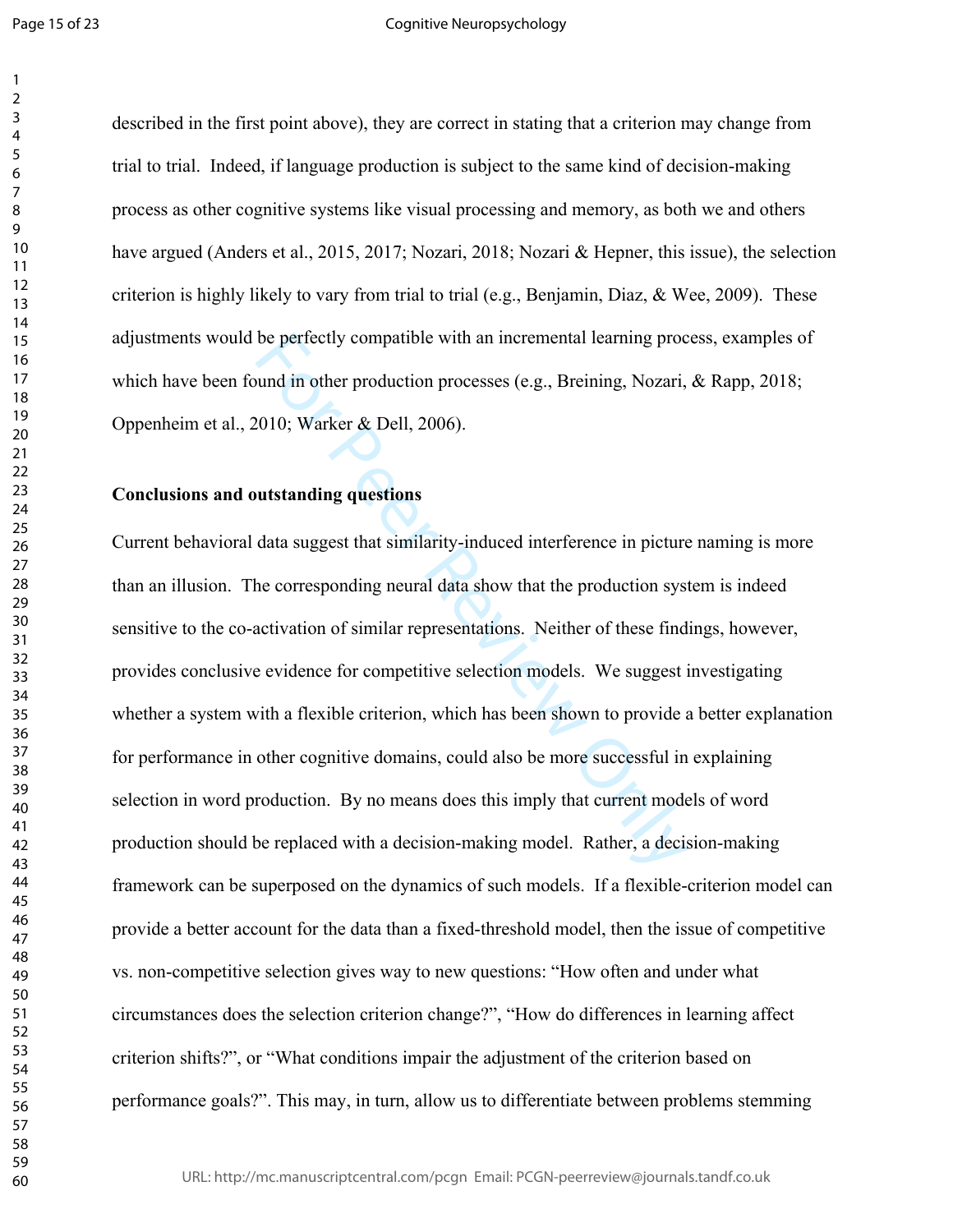from impaired transmission of information between layers of representations, and those resulting from setting a maladaptive criterion for selection in individuals with aphasia.

### **Acknowledgments**

For Peer Review of The Newtonia, Evangelia Balatsou, Albert Compane Response Nobel Rahman, Evangelia Balatsou, Albert Compane Review of a straightful condition.<br>
For Peer Review Oppenheim for their the would also like to t This work was supported in part by the Therapeutic Cognitive Neuroscience Fund endowed to the Cognitive Neurology division of the Neurology Department at Johns Hopkins University. We would like to thank Rasha Abdel Rahman, Evangelia Balatsou, Albert Costa, Alissa Melinger, Brad Mahon, Eduardo Navarrete, and Gary Oppenheim for their thoughtful commentaries. We would also like to thank John Wixted for his insightful comments about the application of SDT to word production.

### **References**

- Anders, R., & Alario, F.-X. (this issue). Challenges to developing time-based signal detection models for word production. *Cognitive Neuropsychology*. https://doi.org/10.1080/02643294.2019.1581603
- Anders, R., Riès, S. K., van Maanen, L., & Alario, F.-X. (2015). Evidence accumulation as a model for lexical selection. *Cognitive Psychology*, *82*, 57–73. https://doi.org/10.1016/j.cogpsych.2015.07.002
- Anders, R., Riès, S. K., van Maanen, L., & Alario, F.-X. (2017). Lesions to the left lateral prefrontal cortex impair decision threshold adjustment for lexical selection. *Cognitive Neuropsychology*, *34*(1–2), 1–20. https://doi.org/10.1080/02643294.2017.1282447
- Aristei, S., & Abdel Rahman, R. (2013). Semantic interference in language production is due to graded similarity, not response relevance. *Acta Psychologica*, *144*(3), 571–582. https://doi.org/10.1016/j.actpsy.2013.09.006

 $\mathbf{1}$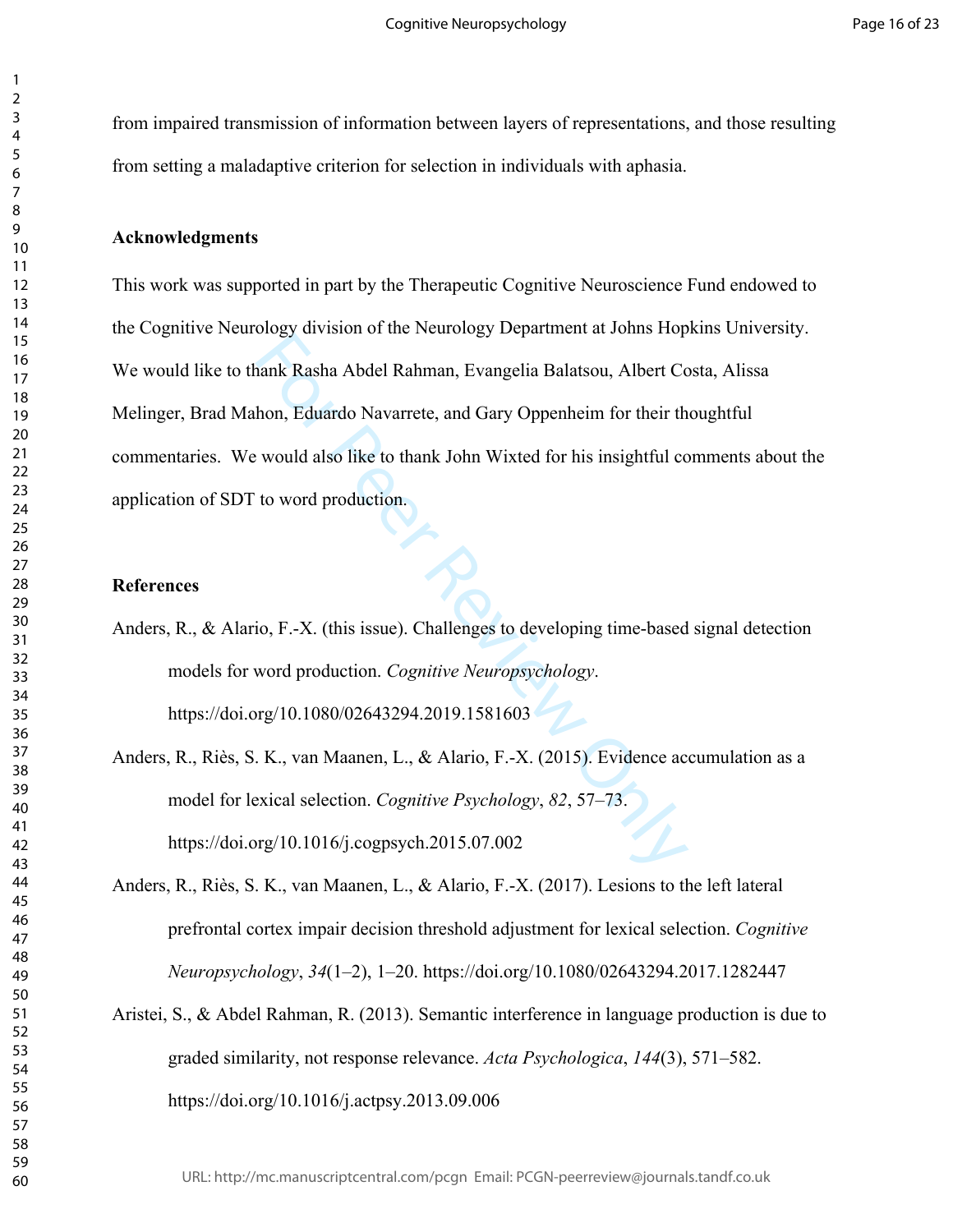| 1                                  |  |
|------------------------------------|--|
| 2                                  |  |
| 3<br>4                             |  |
| 5                                  |  |
| 6                                  |  |
|                                    |  |
| 8                                  |  |
| 9                                  |  |
| $\overline{10}$<br>11              |  |
| $\overline{a}$<br>1                |  |
| 3<br>1                             |  |
| 14                                 |  |
| 15                                 |  |
| 16                                 |  |
| 17                                 |  |
| 18<br>19                           |  |
| 20                                 |  |
| $\overline{21}$                    |  |
| $^{22}$                            |  |
| 23                                 |  |
| $^{24}$                            |  |
| 25<br>26                           |  |
| 27                                 |  |
| 28                                 |  |
| 29                                 |  |
| 30                                 |  |
| $\overline{31}$<br>$\overline{32}$ |  |
| 33                                 |  |
| 34                                 |  |
| 35                                 |  |
| 36                                 |  |
| 37                                 |  |
| 38<br>39                           |  |
| 40                                 |  |
| 41                                 |  |
| 42                                 |  |
| 43                                 |  |
| 44                                 |  |
| 45<br>46                           |  |
| 47                                 |  |
| 48                                 |  |
| 49                                 |  |
| 50                                 |  |
| 51                                 |  |
| 52<br>53                           |  |
| 54                                 |  |
| 55                                 |  |
| 56                                 |  |
| 57                                 |  |
| 58                                 |  |
| 59<br>60                           |  |
|                                    |  |

| Baese-Berk, M., & Goldrick, M. (2009). Mechanisms of interaction in speech production. |
|----------------------------------------------------------------------------------------|
| Language and Cognitive Processes, 24(4), 527–554.                                      |
| https://doi.org/10.1080/01690960802299378                                              |

- Belke, E., Shao, Z., & Meyer, A. S. (2017). Strategic origins of early semantic facilitation in the blocked-cyclic naming paradigm. *Journal of Experimental Psychology: Learning, Memory, and Cognition*, *43*(10), 1659–1668. https://doi.org/10.1037/xlm0000399
- Benjamin, A. S., Diaz, M., & Wee, S. (2009). Signal detection with criterion noise: Applications to recognition memory. *Psychological Review*, *116*(1), 84–115. https://doi.org/10.1037/a0014351
- Breining, B. L., Nozari, N., & Rapp, B. (2018). Learning in complex, multi-component cognitive systems: Different learning challenges within the same system. *Journal of Experimental Psychology: Learning, Memory, and Cognition*. https://doi.org/10.1037/xlm0000630
- d Cognition, 43(10), 1659–1668. https://doi.org/10.1037/5<br>iaz, M., & Wee, S. (2009). Signal detection with criterion<br>on memory. *Psychological Review*, 116(1), 84–115.<br>reg/10.1037/a0014351<br>zari, N., & Rapp, B. (2018). Lear Brown, S., & Steyvers, M. (2005). The dynamics of experimentally induced criterion shifts. *Journal of Experimental Psychology: Learning, Memory, and Cognition*, *31*(4), 587–599. https://doi.org/10.1037/0278-7393.31.4.587
- Costa, A. (this issue). A flexible criterion of response selection: When is it needed? Comment on Nozari and Hepner (2018). *Cognitive Neuropsychology*. https://doi.org/10.1080/02643294.2018.1532404
- Dell, G. S., Nozari, N., & Oppenheim, G. M. (2014). Word production: Behavioral and computational considerations. In M. A. Goldrick, V. S. Ferreira, & M. Miozzo (Eds.), *The Oxford handbook of language production* (pp. 88–104). https://doi.org/10.1093/oxfordhb/9780199735471.013.014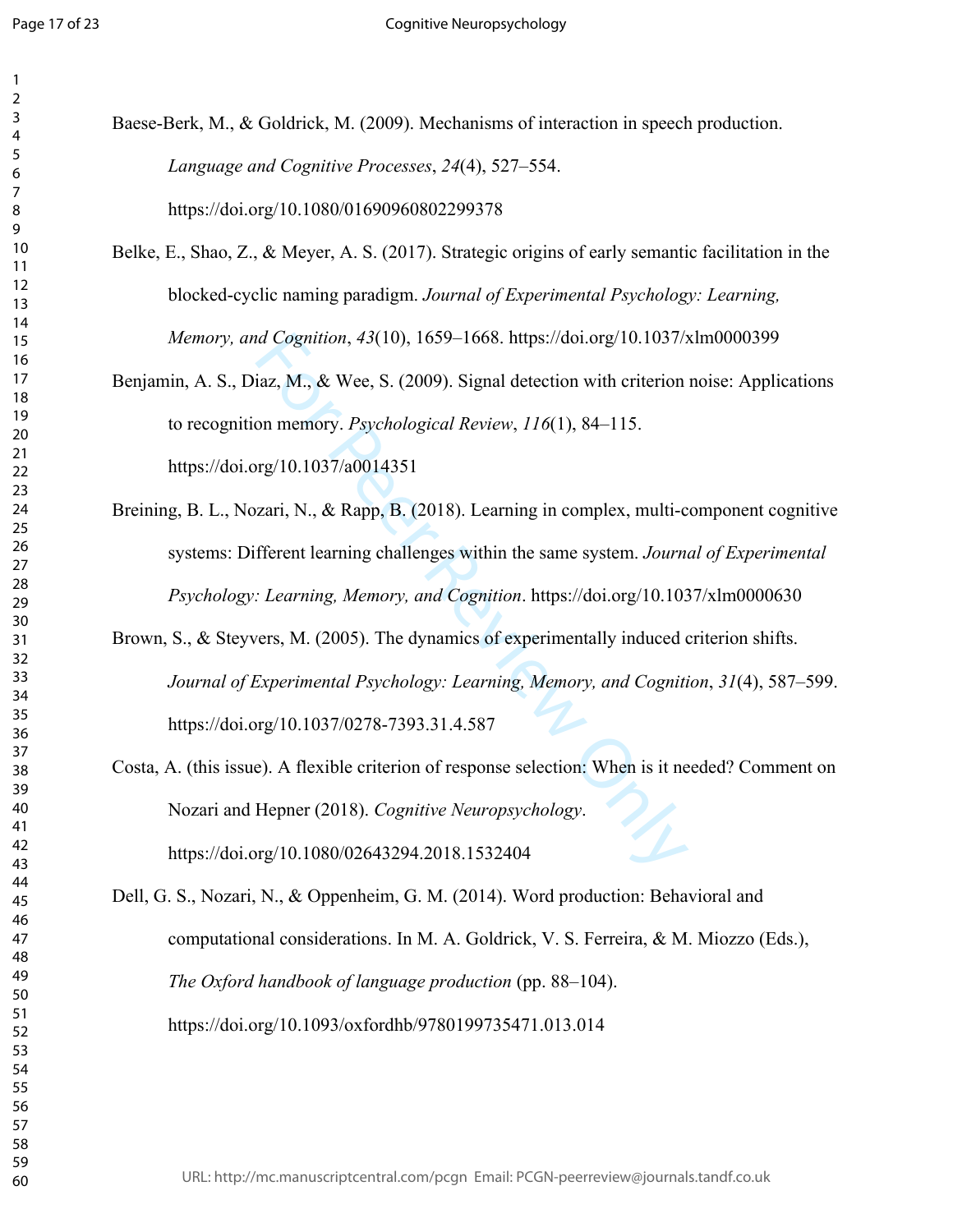- Dell, G. S., Schwartz, M. F., Martin, N., Saffran, E. M., & Gagnon, D. A. (1997). Lexical access in aphasic and nonaphasic speakers. *Psychological Review*, *104*(4), 801–838. https://doi.org/10.1037/0033-295X.104.4.801
- Dell, G. S., Schwartz, M. F., Nozari, N., Faseyitan, O., & Branch Coslett, H. (2013). Voxelbased lesion-parameter mapping: Identifying the neural correlates of a computational model of word production. *Cognition*, *128*(3), 380–396. https://doi.org/10.1016/j.cognition.2013.05.007
- Foygel, D., & Dell, G. S. (2000). Models of impaired lexical access in speech production. *Journal of Memory and Language*, *43*(2), 182–216.

https://doi.org/10.1006/jmla.2000.2716

- Gordon, J. K., & Dell, G. S. (2003). Learning to divide the labor: An account of deficits in light and heavy verb production. *Cognitive Science*, *27*(1), 1–40. https://doi.org/10.1207/s15516709cog2701\_1
- ord production. *Cognition*, *128*(3), 380–396.<br>
rg/10.1016/j.cognition.2013.05.007<br>
G. S. (2000). Models of impaired lexical access in speech<br> *Memory and Language*, 43(2), 182–216.<br>
rg/10.1006/jmla.2000.2716<br>
ell, G. S. Hanley, J. R., Cortis, C., Budd, M.-J., & Nozari, N. (2016). Did I say dog or cat? A study of semantic error detection and correction in children. *Journal of Experimental Child Psychology*, *142*, 36–47. https://doi.org/10.1016/j.jecp.2015.09.008
- Hargreaves, I. S., White, M., Pexman, P. M., Pittman, D., & Goodyear, B. G. (2012). The question shapes the answer: The neural correlates of task differences reveal dynamic semantic processing. *Brain and Language*, *120*(1), 73–78. https://doi.org/10.1016/j.bandl.2011.10.004
- Mahon, B. Z.,  $\&$  Navarrete, E. (this issue). Adjudicating conflict in speech production Do we need a central selection mechanism? *Cognitive Neuropsychology* .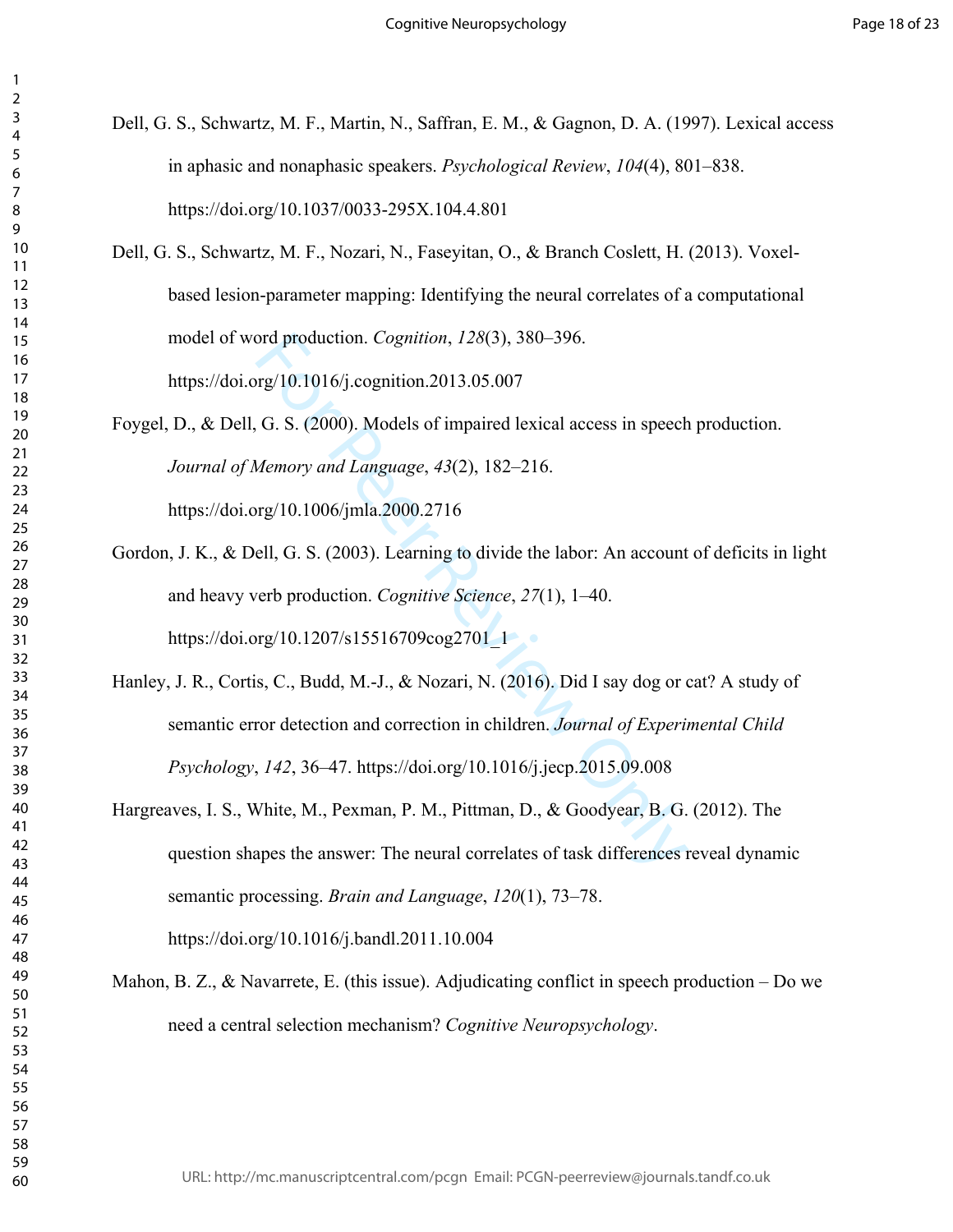| 1<br>2         |                                                                                                    |
|----------------|----------------------------------------------------------------------------------------------------|
| 3<br>4         | Melinger, A., & Abdel Rahman, R. (this issue). To re-tune or not to re-tune: Comments on the       |
| 5<br>6         | flexible criterion. Cognitive Neuropsychology.                                                     |
| 7<br>8         | https://doi.org/10.1080/02643294.2018.1562886                                                      |
| 9<br>10        | Musz, E., & Thompson-Schill, S. L. (2015). Semantic variability predicts neural variability of     |
| 11<br>12<br>13 | object concepts. Neuropsychologia, 76, 41–51.                                                      |
| 14<br>15       | https://doi.org/10.1016/j.neuropsychologia.2014.11.029                                             |
| 16<br>17       | Navarrete, E., Del Prato, P., Peressotti, F., & Mahon, B. Z. (2014). Lexical selection is not by   |
| 18<br>19       |                                                                                                    |
| 20<br>21       | competition: Evidence from the blocked naming paradigm. Journal of Memory and                      |
| 22<br>23       | Language, 76, 253-272. https://doi.org/10.1016/j.jml.2014.05.003                                   |
| 24<br>25       | Nozari, N. (under review). A comprehension- or a production-based monitor? Response to             |
| 26             | Roelofs (2019).                                                                                    |
| 27<br>28<br>29 | Nozari, N. (2018). How special is language production? Perspectives from monitoring and            |
| 30<br>31       | control. In K. D. Federmeier & D. G. Watson (Eds.), Psychology of Learning and                     |
| 32<br>33       | Motivation (pp. 179-213). https://doi.org/10.1016/bs.plm.2018.08.006                               |
| 34<br>35       |                                                                                                    |
|                | Nozari, N. (2019). The dual origin of semantic errors in access deficit: Activation vs. inhibition |
| 39             | deficit. Cognitive Neuropsychology. https://doi.org/10.1080/02643294.2019.1587397                  |
|                | Nozari, N., & Dell, G. S. (2009). More on lexical bias: How efficient can a "lexical editor" be?   |
|                |                                                                                                    |
|                | Journal of Memory and Language, 60(2), 291-307.                                                    |
|                | https://doi.org/10.1016/j.jml.2008.09.006                                                          |
|                | Nozari, N., & Dell, G. S. (2013). How damaged brains repeat words: A computational approac         |
| 48<br>49       | Brain and Language, 126(3), 327-337. https://doi.org/10.1016/j.bandl.2013.07.005                   |
| 50<br>51       |                                                                                                    |
| 52<br>53       |                                                                                                    |
| 54             |                                                                                                    |
| 55             |                                                                                                    |
| 56             |                                                                                                    |

- $\alpha$  Mahon, B. Z. (2014). Lexical selection is not by ked naming paradigm. *Journal of Memory and Language*, *76*, 253–272. https://doi.org/10.1016/j.jml.2014.05.003
- n- or a production-based monitor? Response to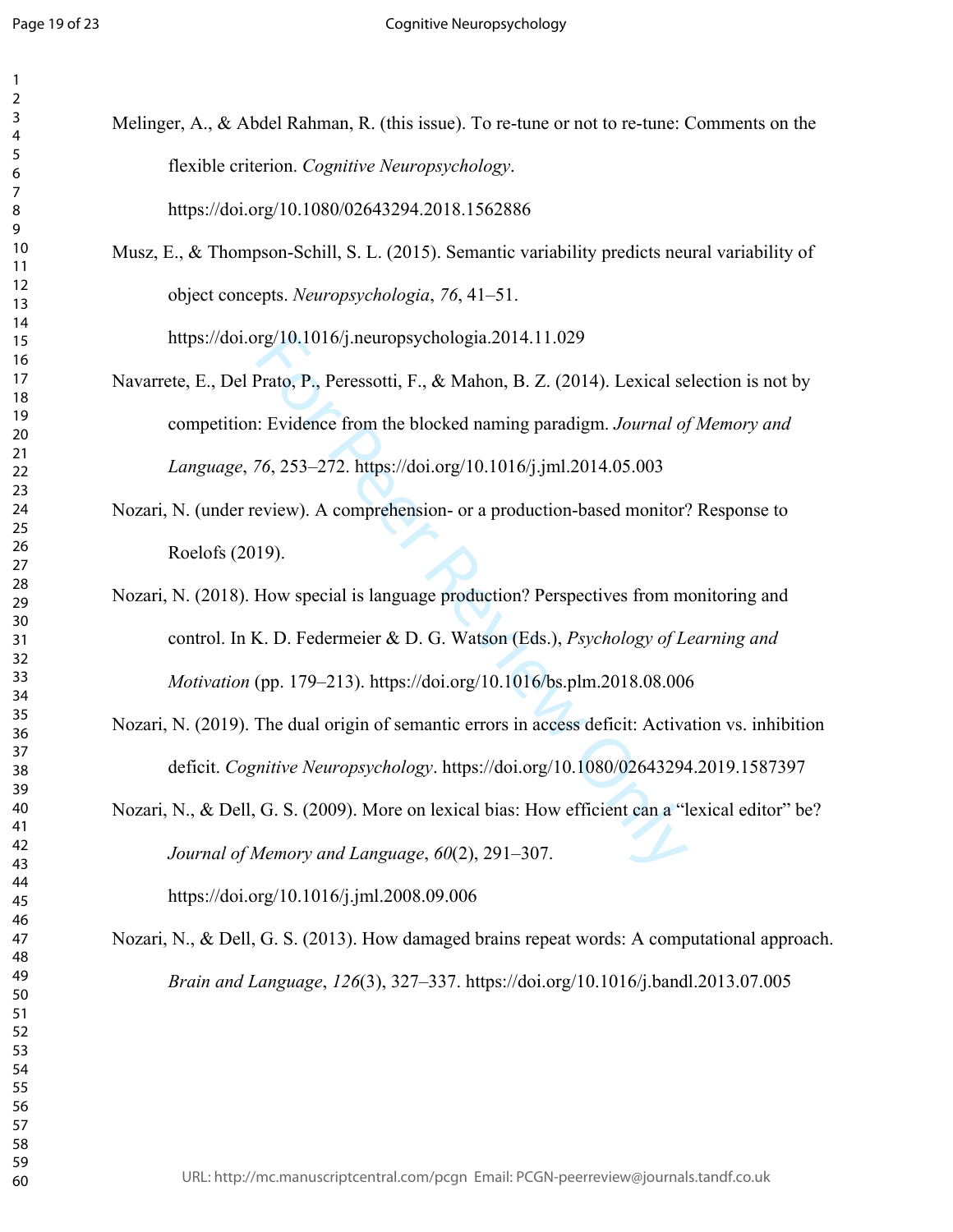Nozari, N., Dell, G. S., & Schwartz, M. F. (2011). Is comprehension necessary for error detection? A conflict-based account of monitoring in speech production. *Cognitive Psychology*, *63*(1), 1–33. https://doi.org/10.1016/j.cogpsych.2011.05.001

- Nozari, N., & Hepner, C. R. (this issue). To select or to wait? The importance of criterion setting in debates of competitive lexical selection. *Cognitive Neuropsychology*. https://doi.org/10.1080/02643294.2018.1476335
- rg/10.1080/02643294.2018.1476335<br>(2018). The paca that roared: Immediate cumulative sema<br>ly acquired words. *Cognition*, 177, 21–29.<br>rg/10.1016/j.cognition.2018.02.014<br>& Balatsou, E. (this issue). Lexical competition on d Oppenheim, G. M. (2018). The paca that roared: Immediate cumulative semantic interference among newly acquired words. *Cognition*, *177*, 21–29. https://doi.org/10.1016/j.cognition.2018.02.014
- Oppenheim, G. M., & Balatsou, E. (this issue). Lexical competition on demand. *Cognitive Neuropsychology*. https://doi.org/10.1080/02643294.2019.1580189
- Oppenheim, G. M., Dell, G. S., & Schwartz, M. F. (2010). The dark side of incremental learning: A model of cumulative semantic interference during lexical access in speech production. *Cognition*, *114*(2), 227–252. https://doi.org/10.1016/j.cognition.2009.09.007
- Rapp, B., & Goldrick, M. (2000). Discreteness and interactivity in spoken word production. *Psychological Review*, *107*(3), 460–499. https://doi.org/10.1037/0033-295X.107.3.460
- Ratcliff, R. (1978). A theory of memory retrieval. *Psychological Review*, *85*(2), 59–108. https://doi.org/10.1037/0033-295X.85.2.59

Ratcliff, R., Smith, P. L., Brown, S. D., & McKoon, G. (2016). Diffusion decision model: Current issues and history. *Trends in Cognitive Sciences*, *20*(4), 260–281. https://doi.org/10.1016/j.tics.2016.01.007

 $\mathbf{1}$  $\overline{2}$